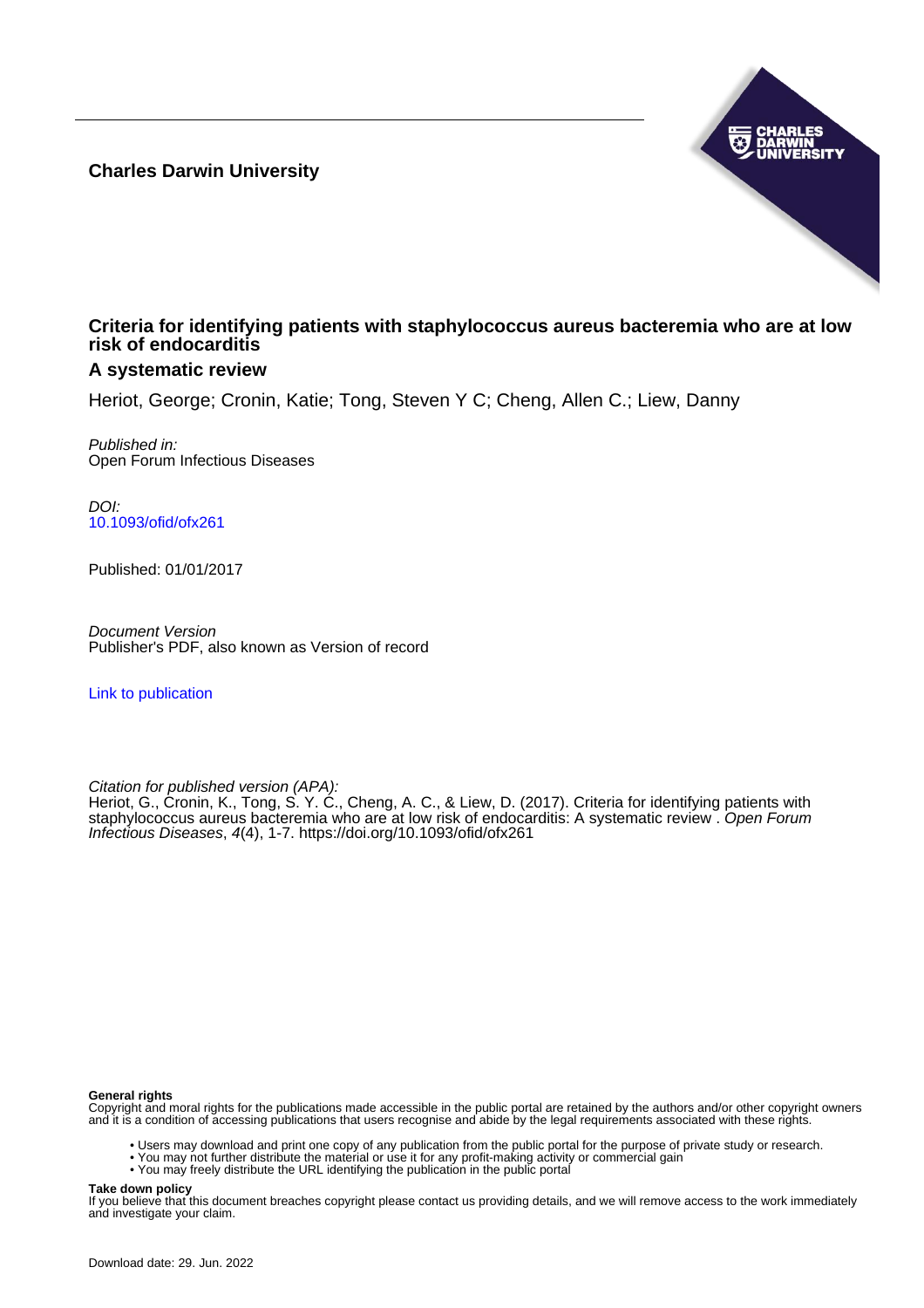REVIEW ARTICLE

<span id="page-1-4"></span><span id="page-1-2"></span>

# Criteria for Identifying Patients With *Staphylococcus aureus* Bacteremia Who Are at Low Risk of Endocarditis: A Systematic Review

## $\bf{G}$ eorge S. Heriot,<sup>[1](#page-1-0)</sup> Katie Cronin,<sup>[2](#page-1-1)</sup> Steven Y. C. Tong, $3.4,5$  $3.4,5$  $3.4,5$  $3.4,5$  Allen C. Cheng, $1.2,6$  $1.2,6$  $1.2,6$  and Danny Liew<sup>1</sup>

<span id="page-1-5"></span><span id="page-1-3"></span><span id="page-1-1"></span><span id="page-1-0"></span><sup>1</sup>School of Public Health and Preventative Medicine, Monash University, Melbourne, Australia; <sup>2</sup>Department of Infectious Diseases, Alfred Health, Melbourne, Australia; <sup>3</sup>Victorian Infectious Diseases Service, The Royal Melbourne Hospital, Melbourne, Australia; <sup>4</sup>Peter Doherty Institute for Infection and Immunity, The University of Melbourne, Melbourne, Australia; <sup>5</sup>Menzies School of Health Research, Darwin, Australia; <sup>6</sup>Infection Prevention and Healthcare Epidemiology Unit, Alfred Health, Melbourne, Australia

This systematic review examines the methods and results of recent studies reporting clinical criteria able to identify patients with *Staphylococcus aureus* bacteremia who are at very low risk of endocarditis. We searched PubMed, EMBASE, and the Cochrane Collaboration CENTRAL database for articles published after March 1994 using a combination of MeSH and free text search terms for *S. aureus* AND bacteremia AND endocarditis. Studies were included if they presented a combination of clinical and microbiological criteria with a negative likelihood ratio of ≤0.20 for endocarditis. We found 8 studies employing various criteria and reference standards whose criteria were associated with negative likelihood ratios between 0.00 and 0.19 (corresponding to 0%–5% risk of endocarditis at 20% background prevalence). The benefit of echocardiography for patients fulfilling these criteria is uncertain.

**Keywords.** bacteremia; echocardiography; endocarditis; selection criteria; *Staphylococcus aureus*.

Up to 25% of cases of *Staphylococcus aureus* bacteremia (SAB) are complicated by infective endocarditis  $[1, 2]$  $[1, 2]$  $[1, 2]$ , resulting in significant excess mortality compared with uncomplicated cases of SAB [\[3,](#page-7-2) [4\]](#page-7-3). Echocardiography has become the mainstay of diagnosis for this condition, both because of modern diagnostic definitions [[5](#page-7-4)] and because many cases are not clinically evident prior to echocardiographic examination [\[1\]](#page-7-0). As a result, current guidelines [\[6–8\]](#page-7-5) recommend echocardiography in all cases of SAB for the purpose of diagnosing endocarditis. Implicit in this recommendation is an assumption that either the risks and costs of echocardiography are outweighed by the benefits of identifying clinically occult endocarditis for all patients with SAB (which include preventing relapse through an appropriate antibiotic duration or identifying complicated disease requiring cardiac surgery) or that the subgroup who may not benefit are not identifiable by other means.

Until recently, the lowest identifiable risk of endocarditis was thought to be amongst patients with intravascular catheter-associated nosocomial SAB. These patients have approximately a 5%–10% risk of infective endocarditis [[9](#page-7-6), [10](#page-7-7)], a level of risk

#### **Open Forum Infectious Diseases®**

that was thought to justify routine transoesophageal echocardiography (TEE) [[9](#page-7-6)]. More recently, a number of studies have identified criteria able to identify patients at an even lower risk of endocarditis for whom echocardiography might be unnecessary. We performed a systematic search of the literature to identify and compare these criteria and to explore their implications for the management of SAB.

## PATIENTS AND METHODS

This review was conducted in accordance with the PRISMA statement [\[11](#page-7-8)], where relevant for nonrandomized studies not subjected to meta-analysis.

## **Criteria for Inclusion**

We aimed to collect all studies of adult patients with SAB published in the era of the Duke criteria (after March 1994) [\[5\]](#page-7-4) reporting combinations of clinical and microbiological criteria able to confer a low risk of endocarditis prior to the performance of echocardiography. We used a negative likelihood ratio of ≤0.20 to define low risk to account for variations in the underlying prevalence and distribution of endocarditis between series. Patients meeting criteria with a negative likelihood ratio of ≤0.20 would have a probability of endocarditis of <5% even at a background prevalence of 20%. Studies were included if they (i) examined a consecutive series of patients with SAB, (ii) reported the prevalence of endocarditis among patients meeting combinations of clinical and microbiological criteria, and (iii) provided sufficient data to construct a  $2 \times 2$ contingency table for each combination to allow for the calculation of likelihood ratios. Series containing only patients with *S. aureus* endocarditis and those only reporting data from

Received 21 September 2017; editorial decision 21 November 2017; accepted 23 November 2017. Correspondence: D. Liew, FRACP, PhD, School of Public Health and Preventative Medicine, Monash University, Alfred Centre, Level 6, 99 Commercial Road, Melbourne VIC 3004 ([danny.](mailto:danny.liew@monash.edu?subject=) [liew@monash.edu](mailto:danny.liew@monash.edu?subject=)).

<sup>©</sup> The Author(s) 2017. Published by Oxford University Press on behalf of Infectious Diseases Society of America. This is an Open Access article distributed under the terms of the Creative Commons Attribution-NonCommercial-NoDerivs licence (http://creativecommons.org/licenses/ by-nc-nd/4.0/), which permits non-commercial reproduction and distribution of the work, in any medium, provided the original work is not altered or transformed in any way, and that the work is properly cited. For commercial re-use, please contact journals.permissions@oup.com DOI: 10.1093/ofid/ofx261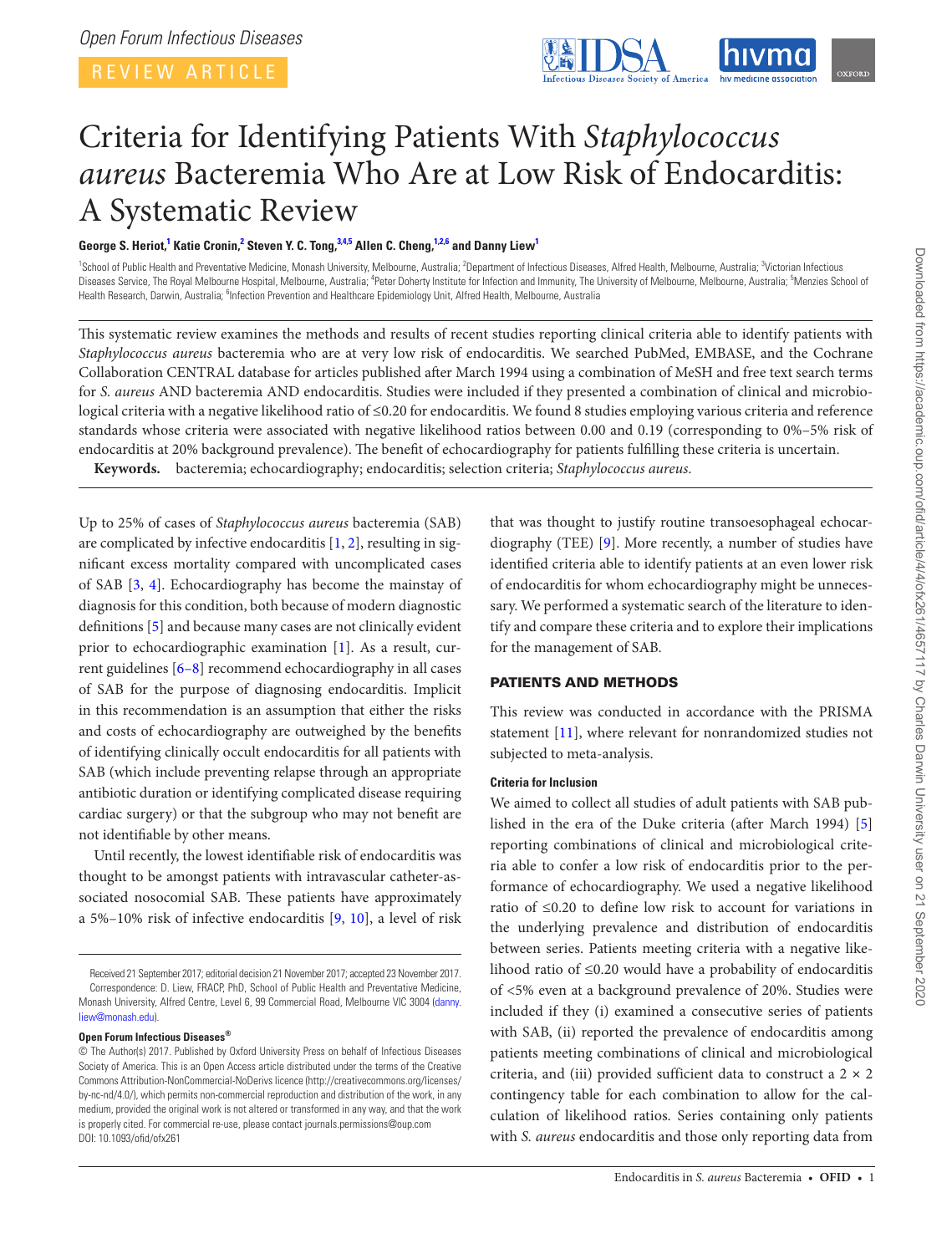within a selected low-risk subgroup (eg, nosocomial SAB) were excluded, as likelihood ratios able to be applied to an unselected patient with SAB would not be calculable. Studies examining serological assays no longer in use (eg, antiteichoic acid serology) were not included. Where studies presented a multivariate regression equation (including intercept), a scoring system, or multiple criteria sets, we analyzed the most inclusive dichotomization still maintaining a negative likelihood ratio of ≤0.20.

#### **Search Method**

PubMed, EMBASE, and the Cochrane Collaboration CENTRAL database were searched on February 16, 2017, for articles published after March 1994 using a combination of MeSH and free text search terms for *S. aureus* AND bacteremia AND endocarditis. Search terms for *S. aureus* were "Staphylococcus aureus" OR "S\* aureus"; for bacteremia, they were "bacteremia," "bacteraemia," "bloodstream infection," "septicemia," "sepsis," OR "positive blood culture"; and for endocarditis, we searched "endocarditis." We did not use search terms directed toward the measurements of interest (sensitivity, specificity, etc.) as they were unreliably included in lists of MeSH terms or in published titles and abstracts. Two authors (G.H., K.C.) performed the database search and reviewed all titles and abstracts for relevance. Full-text articles were retrieved for review for all studies meeting the inclusion criteria, and for those where there was uncertainty after review of the title and abstract. The reference lists of included articles were hand-searched for further articles not identified by the search strategy.

#### **Data Extraction**

Two authors (G.H., K.C.) performed the data extraction for all included studies. As well as measures of diagnostic performance, we extracted demographic and clinical details of the study population, the criteria used to define the low-risk group, the method of ascertainment of cases of endocarditis, and rates of echocardiography performance in the whole series and within the identified low-risk group.

#### **Assessment of Bias of Included Studies**

The risk of bias in included studies was assessed using the QUADAS-2 tool [\[12\]](#page-7-9). Two authors (G.H., K.C.) independently assessed the risk of bias for each included study, and differences were resolved by discussion.

### **Statistical Analysis**

Due to the anticipated heterogeneity of the criteria sets, we did not plan to perform meta-analysis. For each study, we calculated the sensitivity, specificity, and negative predictive value of the criteria set accompanied by 95% confidence intervals based on the Wilson score. Negative likelihood ratios were calculated for each study and were accompanied by 95% confidence intervals using either the method of Simel et al. [\[13](#page-7-10)] or the bootstrapping approach described by Marill et al. [\[14](#page-7-11)] when sensitivity was equal to 1.00.

#### RESULTS

The database searches returned 1182 unique records. Screening of titles and abstracts excluded 1124 records, leaving 58 for full-text review, of which 8 fulfilled the inclusion criteria [\[2,](#page-7-1) [15–21](#page-7-12)] [\(Figure 1](#page-2-0)). Among the excluded studies, 5 reported criteria applied only to a selected low-risk subset of patients with SAB, whose performance for unselected patients was not calculable, and 1 presented criteria with a negative likelihood ratio of >0.20. These 6 studies are discussed separately below. We also excluded 18 studies reporting data for individual (but not combinations of) risk factors for endocarditis in SAB; 2 [\[22](#page-7-13), [23\]](#page-7-14)



<span id="page-2-0"></span>**Figure 1.** Literature search flow chart.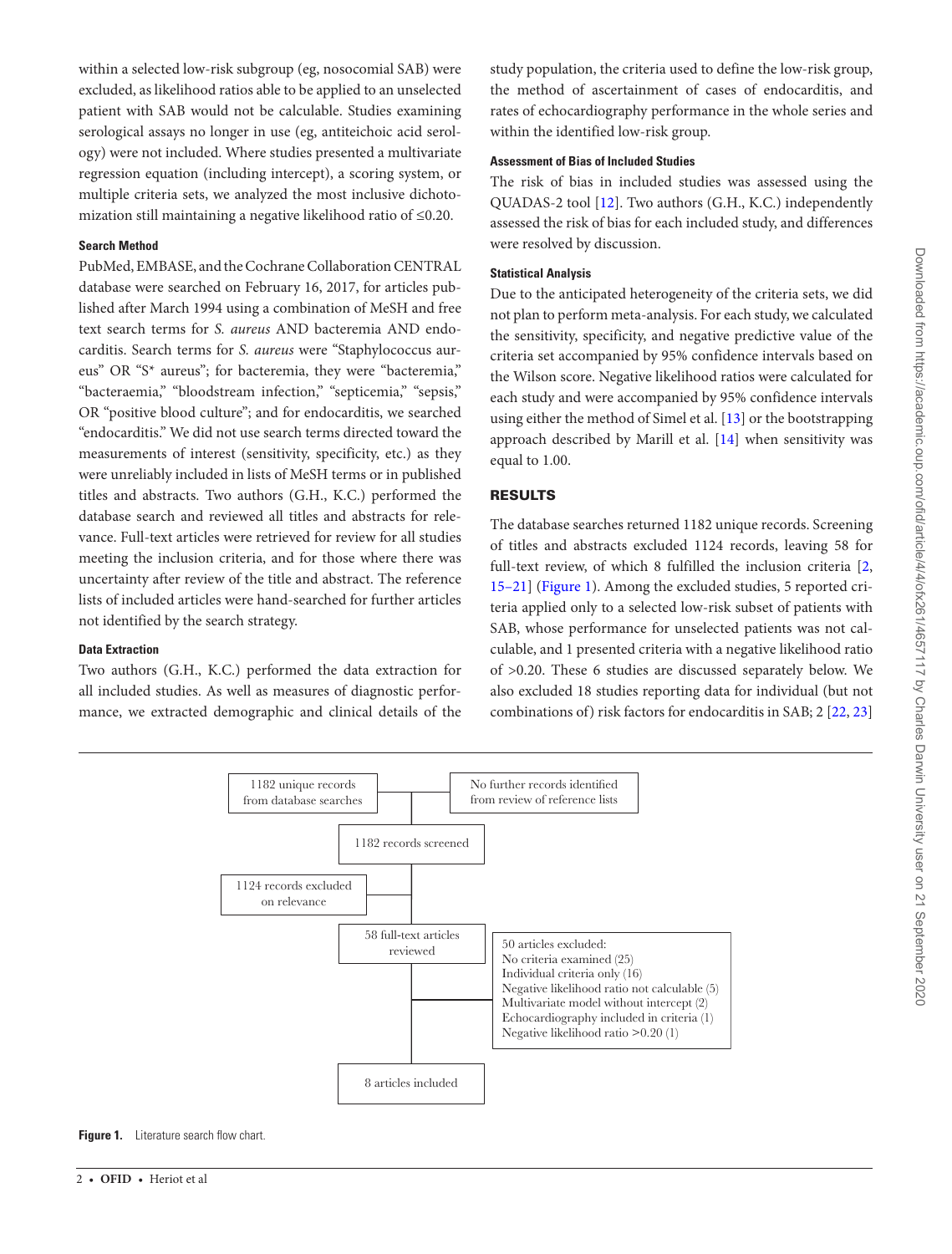presented odds ratios from multivariate analyses but did not provide complete regression equations for the construction of contingency tables for combinations of criteria.

#### **Characteristics of Included Studies**

The included studies were published between 2011 and 2016 and included between 177 and 2008 episodes of SAB. Three studies were carried out in Europe [[2](#page-7-1), [15,](#page-7-12) [21](#page-7-15)], 3 in North America [[16,](#page-7-16) [19](#page-7-17), [20\]](#page-7-18), and 2 in Australasia [[17,](#page-7-19) [18](#page-7-20)]. All studies were based in tertiary referral centers. Two studies were prospective multicenter studies [\[2,](#page-7-1) [21](#page-7-15)], and the remainder were single-center retrospective studies [[15,](#page-7-12) [17,](#page-7-19) [19,](#page-7-17) [20\]](#page-7-18) or retrospective assessments of previous prospective series [\[16](#page-7-16), [18\]](#page-7-20). The apparent prevalence of endocarditis in the included series ranged from 6% [[18](#page-7-20)] to 24% [[17\]](#page-7-19) and was strongly associated with the chosen reference standard ([Table 3\)](#page-5-0).

All of the included studies started with a consecutive series of patients with ≥1 blood cultures positive for *S. aureus,* as identified by microbiology laboratory records. One study [[20\]](#page-7-18) included only patients with methicillin-resistant *S. aureus,* and 2 excluded patients where the significance of the positive culture was questioned [[16](#page-7-16), [21](#page-7-15)]. Four studies excluded patients admitted for fewer than 48 hours after collection of the initial blood culture [\[2,](#page-7-1) [16–18\]](#page-7-16), and 2 excluded patients who died prior to completing the intended diagnostic work-up [\[2,](#page-7-1) [19\]](#page-7-17). One study also excluded patients who were neutropenic at the time of the first blood culture [\[2\]](#page-7-1), and another excluded patients who suffered a relapse of SAB not thought to be due to endocarditis by investigators within 100 days of the initial episode [\[18](#page-7-20)].

Four studies applied prespecified criteria [[2](#page-7-1), [16](#page-7-16), [17](#page-7-19), [20\]](#page-7-18). The other 4 assessed the performance of criteria generated by univariate [[15\]](#page-7-12) or multivariate logistic regression [[18,](#page-7-20) [19,](#page-7-17) [21](#page-7-15)] of the same cohort. None of these last 4 studies examined an independent validation cohort.

Four studies were restricted to patients with echocardiography: 2 of these examined patients undergoing either TTE or TEE [[2](#page-7-1), [15](#page-7-12)], and 2 were restricted to patients undergoing TEE [\[16](#page-7-16), [17\]](#page-7-19). As a result of this selection, these studies only examined 18% [\[16\]](#page-7-16) to 57% [[2\]](#page-7-1) of the original consecutive series of SAB episodes at their sites. Three of these studies [\[15–17\]](#page-7-12) used findings of endocarditis on echocardiography performed at a median of 7–10 days after the first positive culture as their reference standard; the fourth [\[2\]](#page-7-1) used the modified Duke criteria (including echocardiography results) at 30 days after discharge.

The other 4 studies reported the performance of their criteria for all included episodes of SAB, using the modified Duke criteria applied at 5–12 weeks after the initial culture as the reference standard, even where no echocardiography had been performed. In these 4 studies, the proportion of all included episodes examined with echocardiography ranged between 60% [\[20](#page-7-18)] and 72% [[19\]](#page-7-17), and the proportion examined with TEE varied between 16% [\[18](#page-7-20)] and 72% [[19\]](#page-7-17). In the 3 studies where data were available, echocardiography rates among patients meeting the low-risk criteria were lower than in patients reported to be at higher risk of endocarditis [\[18](#page-7-20), [20,](#page-7-18) [21\]](#page-7-15). Only 1 study reported the median duration of antibiotic therapy for patients not considered to have endocarditis (28 days) [[19\]](#page-7-17).

## **Low-risk Criteria**

[Table 1](#page-4-0) presents the criteria used to identify patients at low risk of endocarditis in each included study. No 2 studies examined identical criteria sets. The number of separate specified criteria varied between 2 [[15\]](#page-7-12) and 10 [[2](#page-7-1)], and criteria ranged from the fixed and objective to the potentially changeable and subjective (such as the clinical identification of a source of bacteremia [\[2,](#page-7-1) [15](#page-7-12), [18](#page-7-20)]). The most commonly used criteria were the presence of an intracardiac prosthetic device (all studies in some form), and prolonged bacteremia (6 studies with varying definitions). Two studies presented scoring systems offering a number of potential partitions  $[19, 21]$  $[19, 21]$  $[19, 21]$  $[19, 21]$ —we selected a PREDICT score of  $\geq 2$  in the study by Palraj et al. [\[19](#page-7-17)], and a VIRSTA score of ≥3 in the study by Tubiana et al. [[21\]](#page-7-15) for inclusion in the analysis as these were the most inclusive dichotomizations that maintained a negative likelihood ratio of ≤0.20. Interestingly, these partitions were the same as those suggested for implementation by the original authors, who did not present negative likelihood ratios or discuss the desirable postcriteria probability of endocarditis.

## **Risk of Bias in Included Studies**

The results of the QUADAS-2 assessment of the included studies are presented in [Table 2.](#page-5-1) For the purpose of this review, the ideal study would examine a complete consecutive series of patients with SAB, all of whom would undergo an appropriately timed TEE as part of a complete assessment of the presence of endocarditis according to the modified Duke criteria (or similar reference criteria) [\[5\]](#page-7-4). As noted above, all 8 studies in this review either used an insensitive reference standard [\[18–21](#page-7-20)] or had uncertain applicability due to selection on the basis of echocardiography performance [[2](#page-7-1), [15–17](#page-7-12)]. Additional potential sources of bias related to (i) the index test in 3 studies including a clinical assessment of the source of bacteremia [\[2,](#page-7-1) [15](#page-7-12), [18](#page-7-20)]; (ii) the reference standard in 1 study that accepted TTE findings without TEE [\[15](#page-7-12)] despite the inadequate diagnostic performance of this test  $[25]$  $[25]$ ; and (iii) study flow and timing in 1 study due to losses to follow-up where follow-up data were required to complete the index test [[16\]](#page-7-16). This latter study was also considered to have problems with applicability to the review question due to the inclusion of 100-day follow-up data in criteria to be used to select patients for echocardiography early after the onset of bacteremia. One study [\[20](#page-7-18)] was restricted to patients with methicillin-resistant *S. aureus*, but it was deemed not to have major applicability concerns given the absence of consistent evidence suggesting different rates of endocarditis in these patients compared with those with methicillin-susceptible isolates [[22\]](#page-7-13).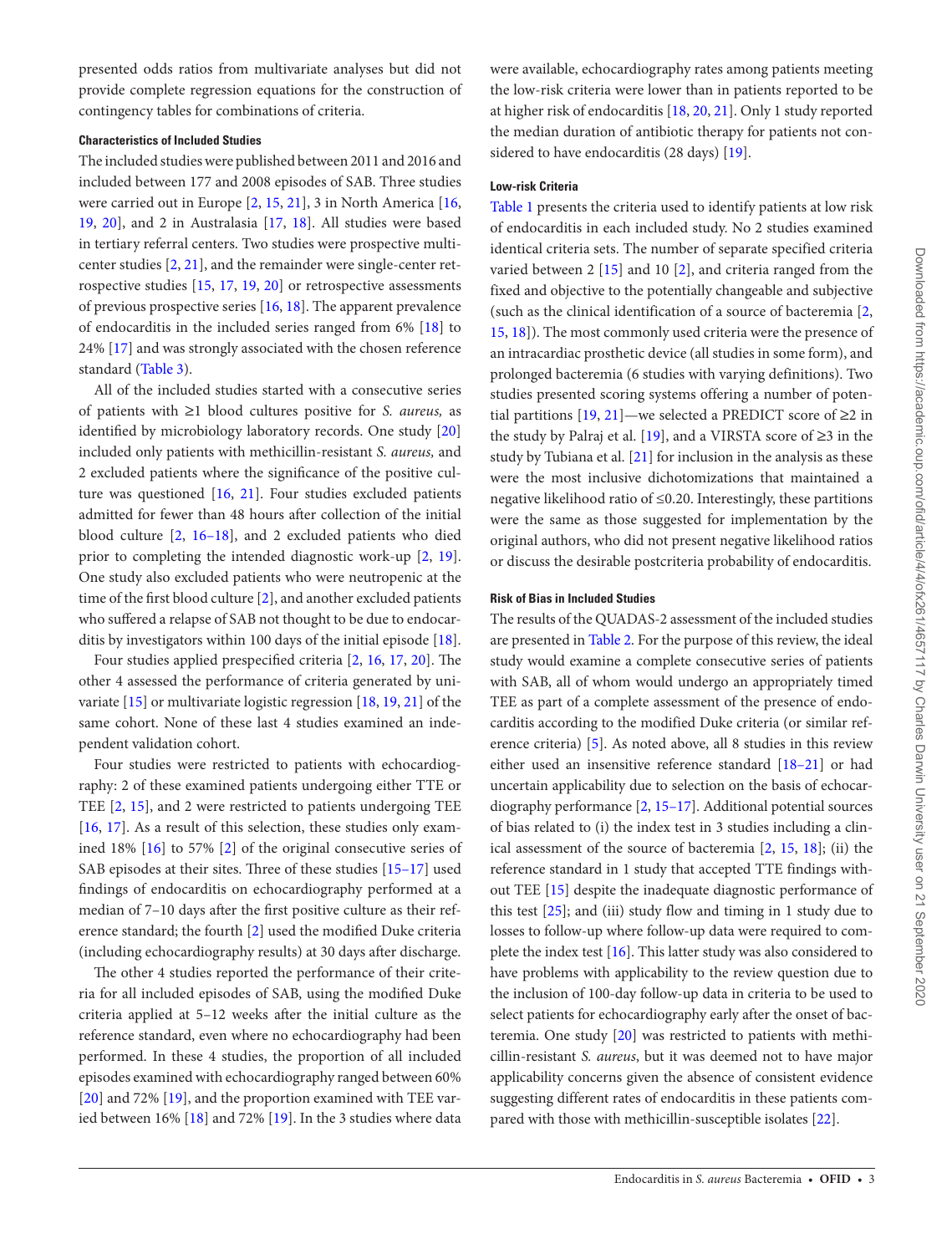#### <span id="page-4-0"></span>**Table 1. Criteria Used to Identify Patients at Low Risk of Endocarditis**

|                                                                            | Rasmussen<br>et al. [2] | Joseph<br>et al. [15] | Khatib<br>et al. [16] | Heriot<br>et al. [17] | Gow<br>et al. [18] | Palraj<br>et al. [19] <sup>a</sup> | Buitron de la Vega<br>et al. [20] | Tubiana<br>et al. $[21]$ <sup>b</sup> |
|----------------------------------------------------------------------------|-------------------------|-----------------------|-----------------------|-----------------------|--------------------|------------------------------------|-----------------------------------|---------------------------------------|
| Source/acquisition                                                         |                         |                       |                       |                       |                    |                                    |                                   |                                       |
| Nosocomial bacteremia <sup>c</sup>                                         |                         |                       |                       |                       |                    |                                    |                                   |                                       |
| Health care-associated (includ-<br>ing nosocomial) bacteremia <sup>e</sup> |                         |                       |                       |                       |                    | $\! +$                             |                                   | $+$ <sup>d</sup>                      |
| Central line-associated<br>bacteremia                                      |                         | $^{+}$                |                       |                       | $\! +$             |                                    |                                   |                                       |
| Known source of bacteremia                                                 | $\! +$                  |                       |                       |                       |                    |                                    |                                   |                                       |
| Presence of an implantable cen-<br>tral venous catheter                    |                         |                       |                       |                       |                    |                                    | $\! + \!\!\!\!$                   |                                       |
| Duration of bacteremia, h                                                  |                         |                       |                       |                       |                    |                                    |                                   |                                       |
| < 12                                                                       |                         |                       |                       |                       |                    |                                    | $^{+}$                            |                                       |
| $<$ 48                                                                     |                         |                       |                       |                       |                    |                                    |                                   |                                       |
| < 72                                                                       |                         |                       | $\! +$                | $\! +$                |                    | $+$                                |                                   |                                       |
| < 96                                                                       |                         |                       |                       |                       | $\! +$             |                                    |                                   |                                       |
| Preexisting risk factors                                                   |                         |                       |                       |                       |                    |                                    |                                   |                                       |
| No prosthetic heart valve                                                  | $^+ \,$                 | $\boldsymbol{+}$      | $\boldsymbol{+}$      | $\! +$                | $\! +$             |                                    | $\boldsymbol{+}$                  | $^+$                                  |
| No cardiac rhythm management<br>device                                     | $+$                     | $^{+}$                | $^{+}$                | $+$                   | $\! + \!\!\!\!$    | $+$                                | $\qquad \qquad +$                 |                                       |
| No dialysis dependency                                                     |                         |                       |                       |                       |                    |                                    | $+$                               |                                       |
| No intravenous drug use                                                    | $\boldsymbol{+}$        |                       |                       |                       |                    |                                    | $\! + \!\!\!\!$                   |                                       |
| No preexisting cardiac<br>abnormality                                      | $+$ <sup>f</sup>        |                       |                       |                       |                    |                                    | $+$ <sup>g</sup>                  | $+$ <sup>f</sup>                      |
| Clinical signs of endocarditis                                             |                         |                       |                       |                       |                    |                                    |                                   |                                       |
| No embolic events <sup>9</sup>                                             | $^{+}$                  |                       | $+$                   |                       |                    |                                    |                                   | $+$                                   |
| No murmur                                                                  | $+$                     |                       |                       |                       |                    |                                    |                                   |                                       |
| No heart failure                                                           | $^{+}$                  |                       |                       |                       |                    |                                    |                                   |                                       |
| No immunological phenomena <sup>h</sup>                                    | $+$                     |                       |                       |                       |                    |                                    |                                   |                                       |
| No severe sepsis with<br>C-reactive protein >190 mg/L                      |                         |                       |                       |                       |                    |                                    |                                   | $+$ <sup>d</sup>                      |
| Other foci of infection                                                    |                         |                       |                       |                       |                    |                                    |                                   |                                       |
| No vertebral osteomyelitis or<br>epidural abscess                          |                         |                       | $\ddot{}$             |                       |                    |                                    | $\boldsymbol{+}$                  | $+$ <sup>d</sup>                      |
| No appendicular osteomyelitis                                              |                         |                       | $\qquad \qquad +$     |                       |                    |                                    | $\qquad \qquad +$                 |                                       |
| No meningitis                                                              |                         |                       |                       |                       |                    |                                    |                                   | $^+$                                  |
| No secondary focus or relapse<br>apparent within 100 d                     |                         |                       | $^{+}$                |                       |                    |                                    |                                   |                                       |

Except where indicated, low risk cases were required to fulfill all listed criteria.

a Criteria for PREDICT day 5 score <2.

b Criteria for VIRSTA score <3.

<sup>c</sup>First positive blood culture collected more than 48 hours after hospital admission.

d VIRSTA score of <3 requires no more than 1 of these 3 criteria.

eAs defined by Friedman et al. [\[26\]](#page-7-22).

f Known native heart valve disease or previous infective endocarditis.

<sup>9</sup>" Cardio-structural abnormality" not further defined in text.

hAs per modified Duke criteria.

#### **Diagnostic Performance of Criteria Sets**

For the sake of consistency, the diagnostic performance of included studies was calculated by defining episodes of SAB not meeting the low-risk criteria as "test positive" and those meeting the low-risk criteria (or with a subthreshold score) as "test negative." As such, sensitivity is the proportion of cases of endocarditis failing the low-risk criteria, and specificity is the proportion of episodes without endocarditis that satisfy the low-risk criteria. [Table 3](#page-5-0) presents the diagnostic performance of the various criteria sets alongside the reference standards and transoesophageal echocardiography rates.

#### **Excluded Studies**

Five studies were excluded from the review because they examined a low-risk selection of SAB episodes where a negative likelihood ratio was not calculable for the original unselected series. Two examined episodes of health care–associated SAB only [\[26,](#page-7-22) [27](#page-7-23)] and found low rates of endocarditis for patients without prolonged bacteremia or predisposing factors such as the presence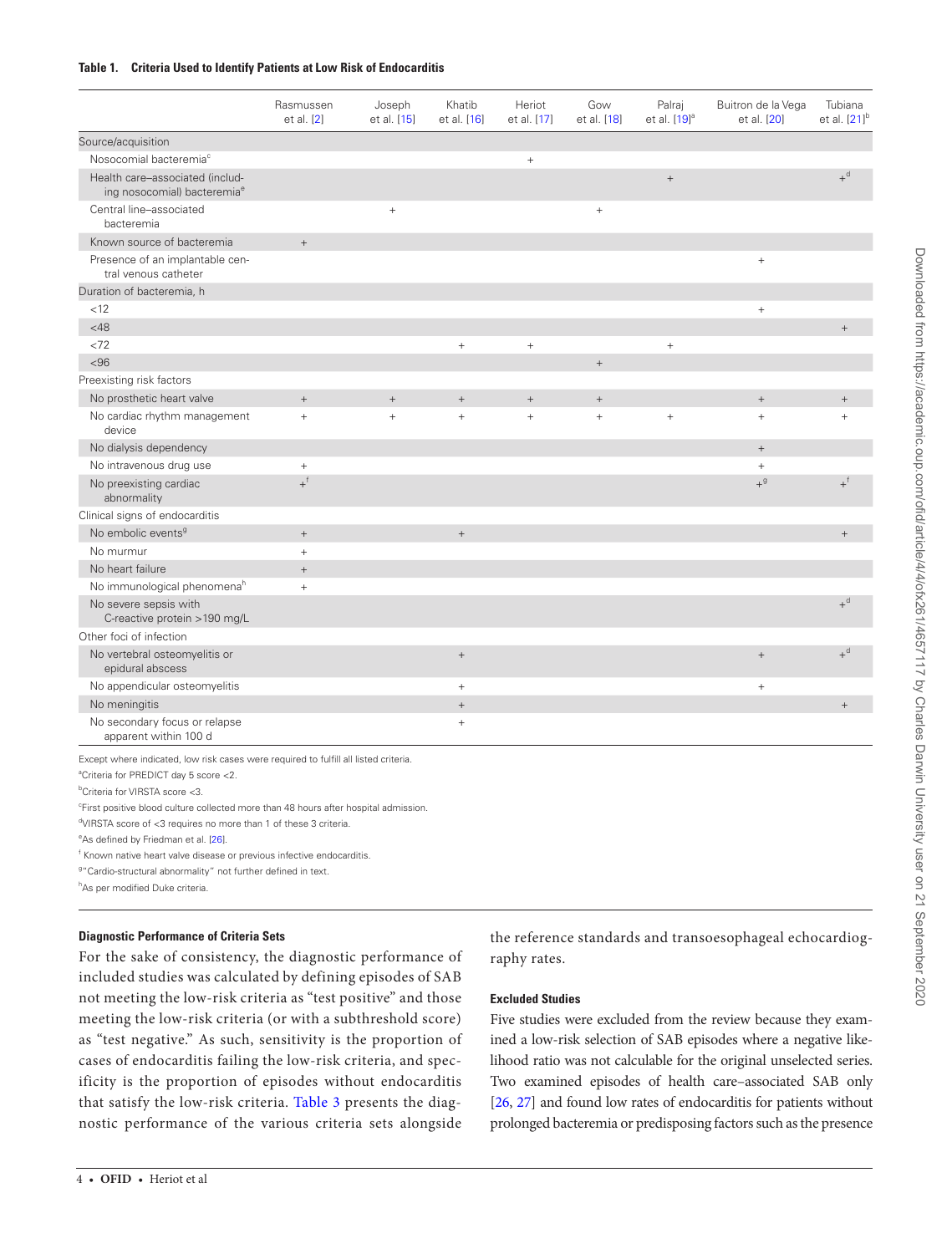#### <span id="page-5-1"></span>**Table 2. QUADAS-2 Assessment of Risk of Bias for the 8 Included Studies**

|                                |                          |            | Risk of Bias          | Applicability   |                          |            |                    |
|--------------------------------|--------------------------|------------|-----------------------|-----------------|--------------------------|------------|--------------------|
| Study                          | <b>Patient Selection</b> | Index Test | Reference<br>Standard | Flow and Timing | <b>Patient Selection</b> | Index Test | Reference Standard |
| Rasmussen et al. [2]           |                          | x          |                       |                 |                          |            |                    |
| Joseph et al. [15]             |                          |            |                       |                 |                          |            |                    |
| Khatib et al. [16]             |                          |            |                       | х               |                          | X          |                    |
| Heriot et al. [17]             |                          |            |                       |                 |                          |            |                    |
| Gow et al. [18]                |                          | $\chi$     | $\boldsymbol{X}$      |                 |                          |            |                    |
| Palraj [19]                    |                          |            |                       |                 |                          |            |                    |
| Buitron de la Vega et al. [20] |                          |            |                       |                 |                          |            |                    |
| Tubiana et al. [21]            |                          |            |                       |                 |                          |            |                    |

For this review, "Patient Selection" refers to the process by which episodes of sab were identified and selected for inclusion in the reported diagnostic performance statistics; "Index Test" refers to the criteria used to identify patients at very low risk of endocarditis; the "Reference Standard" was the means by which patients received an ultimate diagnosis of endocarditis; and "Flow and Timing" refers to the temporal relationship between the onset of bacteremia, the application of the criteria, and the reference standard.

 $\checkmark$  low risk of bias;  $\chi$  high risk of bias.

of an intracardiac prosthetic device. Another [\[28\]](#page-7-24) included only episodes of nosocomial bacteremia and reported that the absence of prolonged bacteremia, an intracardiac prosthetic device, dialysis dependency, spinal infection, and osteomyelitis at any site conferred a negative likelihood ratio of 0.06 for endocarditis among these patients. A fourth study [\[29](#page-7-25)] examined a cohort of non-neutropenic oncology patients and reported that the documentation of a wound or pulmonary source of SAB gave a negative likelihood ratio of 0.25. The final study [\[30\]](#page-7-26) examined patients without intracardiac prosthetic devices and reported a negative likelihood ratio of 0.24 for patients who had no clinical evidence of peripheral emboli. Four of these studies used the modified Duke criteria as the reference standard and reported echocardiography rates between 50% and 83% (TEE in 28%–50%); the fifth study [\[30\]](#page-7-26) was restricted to patients investigated with TEE.

One other study [\[1\]](#page-7-0) reported a combination of clinical criteria that failed to achieve a negative likelihood ratio of ≤0.20.

In this study of 144 episodes of SAB undergoing TEE (63% of a single-institution consecutive series), the absence of a clinical suspicion of endocarditis (defined as more than 1 minor Duke criterion in the context of SAB), community onset of bacteremia, and a "preexisting valve lesion" (a prosthetic valve or native valve disease resulting in "significant regurgitation or turbulence of blood flow") conferred a likelihood ratio of 0.51 (0.29–0.85). This criteria set is most similar to that of Tubiana et al. [\[21](#page-7-15)], but used universal TEE as the reference standard and did not include the requirement for a brief duration of bacteremia.

#### **DISCUSSION**

While significant differences exist in the criteria, reference standards, and precision of the studies presented in this review, there does appear to be a group of patients with SAB who can be reliably and fairly easily identified as having a very low risk

#### <span id="page-5-0"></span>**Table 3. Performance of Low-risk Criteria for Endocarditis in Included Studies, Ordered by Proportion of Patients Undergoing Transesophageal Echocardiography**

| First Author                     | Reference<br>Standard      | TEE, % | Apparent<br><b>Endocarditis</b><br>Prevalence, % | Sensitivity <sup>a</sup> (95% CI) | Specificity <sup>a</sup> (95% CI) | NPV (in Original<br>Series) <sup>a</sup> (95% CI) | NLR (95% CI)             |
|----------------------------------|----------------------------|--------|--------------------------------------------------|-----------------------------------|-----------------------------------|---------------------------------------------------|--------------------------|
| Heriot et al. [17]               | TEE.                       | 100    | 24                                               | $1.00(0.93 - 1.00)$               | $0.15(0.10 - 0.21)$               | $1.00(0.86 - 1.00)$                               | $0.00(0.00 - 0.42)^{p}$  |
| Khatib et al. [16]               | <b>TEE</b>                 | 100    | 24                                               | $0.98(0.88 - 1.00)$               | $0.22(0.16 - 0.30)$               | $0.97(0.84 - 0.99)$                               | $0.11$ $(0.02 - 0.76)^c$ |
| Palraj <sup>d</sup> et al. [19]  | Duke criteria              | 72     | 13                                               | $0.94(0.87 - 0.97)$               | $0.41(0.37 - 0.45)$               | $0.98(0.95 - 0.99)$                               | $0.15(0.06 - 0.35)^c$    |
| Rasmussen et al. [2]             | Duke criteria <sup>e</sup> | 62     | 22                                               | $0.89(0.77 - 0.95)$               | $0.60(0.53 - 0.66)$               | $0.95(0.90 - 0.98)$                               | $0.19(0.09 - 0.41)$ °    |
| Buitron de la Vega et al. [20]   | Duke criteria              | 32     | 11                                               | $1.00(0.92 - 1.00)$               | $0.19(0.15 - 0.24)$               | $1.00(0.95 - 1.00)$                               | $0.00(0.00 - 0.33)^b$    |
| Tubiana <sup>†</sup> et al. [21] | Duke criteria              | 30     | 11                                               | $0.96(0.92 - 0.98)$               | $0.44(0.42 - 0.46)$               | $0.99(0.98 - 0.99)$                               | $0.09(0.05 - 0.18)^c$    |
| Joseph et al. [15]               | TTE or TEE                 | 27     | 10 <sup>°</sup>                                  | $1.00(0.89 - 1.00)$               | $0.38(0.33 - 0.44)$               | $1.00(0.96 - 1.00)$                               | $0.00(0.00 - 0.23)^b$    |
| Gow et al. [18]                  | Duke criteria              | 16     | 6                                                | $1.00(0.90 - 1.00)$               | $0.15(0.12 - 0.18)$               | $1.00(0.95 - 1.00)$                               | $0.00(0.00 - 0.57)^b$    |

Abbreviations: NLR: negative likelihood ratio; NPV: negative predictive value; TEE: transoesophageal echocardiography; TTE: transthoracic echocardiography.

<sup>a</sup>Proportions accompanied by Wilson score 95% confidence intervals.

**Bootstrapped 95% confidence interval.** 

c Simel 95% confidence interval.

d Data presented for PREDICT day 5 score ≥2.

eAll patients underwent either TTE or TEE.

f Data presented for VIRSTA score ≥3.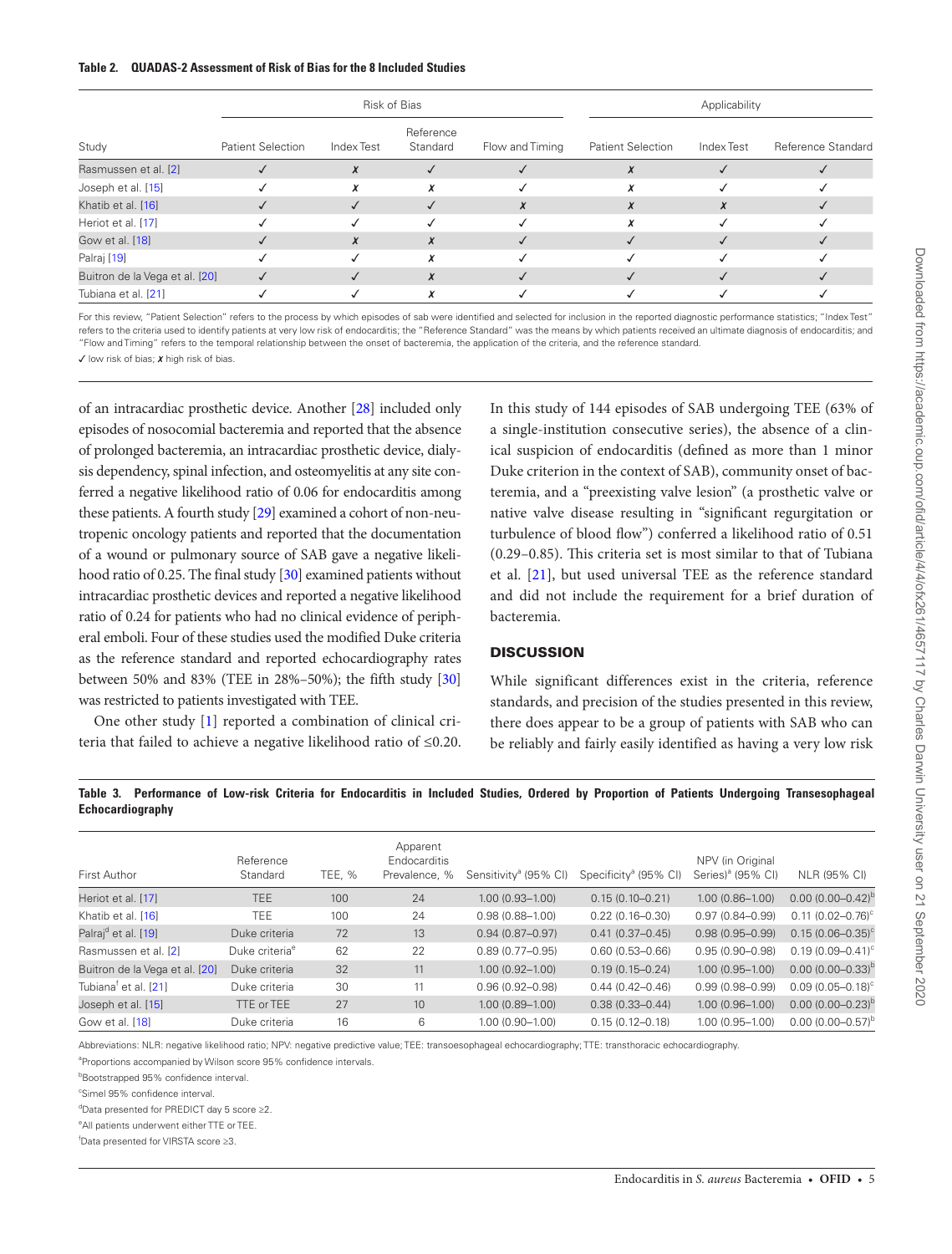of endocarditis prior to the performance of echocardiography. In general terms, this group is comprised of patients with health care–associated SAB (including nosocomial- and central line– associated bacteremia) [\[26](#page-7-22)] who lack intracardiac prosthetic devices (prosthetic valves and rhythm management devicces) and clinical signs of endocarditis, although a documented brief duration of bacteremia (<48–72 hours) may be a prudent additional requirement [\[1\]](#page-7-0). These criteria can be assessed with information collected as part of routine care within 5 days of the onset of bacteremia, around the time when decisions regarding screening echocardiography need to be made [[6](#page-7-5), [7](#page-7-27)].

Although this is a promising result, there are 2 issues that are likely to prevent the immediate adoption of a risk-stratification approach to echocardiography in SAB based on 1 or more of these criteria sets: (i) the validity of their reported diagnostic performance and (ii) the appropriateness of their use as a triage tool for echocardiography.

Ironically, the major challenge to the validity of the diagnostic performance of the criteria presented in this review stems from the fact that clinicians managing SAB already seem to be selecting patients for echocardiography based on endocarditis risk. The proportion of SAB episodes investigated with echocardiography in the included studies ranged from 43% [[16\]](#page-7-16) to 73% [\[2\]](#page-7-1), and all but 2 [\[2,](#page-7-1) [19\]](#page-7-17) reported rates of TEE performance of less than 40%. These results are similar to other published series of SAB, even for patients receiving infectious diseases consultation [[31–35](#page-7-28)], suggesting deliberate selection that appears to be largely based on an assessment of endocarditis risk [\[36](#page-7-29)].

As a result, studies in this review either prioritized the sensitivity of their reference standard or the applicability and precision of their results. Three of the 8 studies only included patients with a sensitive reference standard, either TEE (>90% sensitive for endocarditis compared with surgical findings or autopsy) [\[37](#page-7-30)] or the modified Duke criteria including echocardiographic assessment (~95% sensitive compared with valve histopathology in the setting of positive blood cultures) [\[38\]](#page-7-31), limiting their generalizability to patients not selected for echocardiography in these and other settings. In contrast, the 4 most recent studies included all episodes of SAB but used the modified Duke criteria as the reference standard regardless of the performance of echocardiography. While the authors of these studies felt that few patients with occult endocarditis would remain unrecognized throughout the period of follow-up, there are few data to support this assumption, particularly in the setting of prolonged antibiotic therapy. Furthermore, where reported, echocardiography rates (particularly TEE) in these studies were lower in patients reported to be at low risk of endocarditis compared with those at higher risk, thereby exaggerating the reported negative likelihood ratios.

None of the studies included in this review have been directly replicated either deliberately or accidentally due to comparable criteria sets. Tubiana et al. [\[21](#page-7-15)] performed bootstrap aggregation on their multisite data set to minimize overfitting, but did not

examine a separate validation data set. Gow et al. [[18\]](#page-7-20) reported a 4% prevalence of endocarditis for patients meeting the criteria reported in the study by Heriot et al. [[17\]](#page-7-19) in their series, although details were not provided. After the completion of this review, we retrieved all articles citing 1 or more of the included studies looking for other examples of replication—none were found.

Putting aside issues of validity, it remains unclear whether the likelihood of endocarditis among patients fulfilling these low-risk criteria is low enough that the harms of echocardiography (either from the procedure itself or from erroneous results) might outweigh its benefits (guiding antibiotic duration and identifying intracardiac complications of endocarditis). The only previous decision analysis of TEE in SAB [[9](#page-7-6)] suggested that TEE was cost-effective only above a 2% risk of endocarditis. In the base-case example used in this study (pretest probability of endocarditis, 6.1%), TEE offered only an additional 16 days of quality-adjusted life expectancy over short-course antibiotics alone. In order for the studies included in this review to be used as clinical decision aids, the probability of endocarditis that they confer must be interpreted in the context of the harms and benefits of testing and treatment for endocarditis.

Since the completion of this review, we have become aware of a similar review currently in press elsewhere [[39\]](#page-7-32). Our review differs from the one by Bai et al. in a number of important ways: (i) our more recent database search included 2 recent studies [\[20](#page-7-18), [21](#page-7-15)] that do not appear among the clinical prediction rules discussed by Bai et al., including the largest study published to date [[21](#page-7-15)]; (ii) we have been more restrictive in our criteria for inclusion to ensure that the criteria sets we discuss all apply to all patients with SAB prior to echocardiography; (iii) we consider the incomplete echocardiography coverage in studies using the modified Duke criteria as a reference standard to be a major validity concern, as discussed above, whereas Bai et al. do not consider this issue; and (iv) we have avoided the altered negative likelihood ratios, artefactual distinction between studies with 100% sensitivity (which have a true point estimate negative likelihood ratio of 0) [\[40](#page-7-33)], and inappropriate 95% confidence intervals [\[14](#page-7-11)] all generated by adding a continuity correction of  $\varepsilon$  = 0.5 to empty cells by instead employing a bootstrapping approach to generate empiric 95% confidence intervals around the likelihood ratio estimates.

Our review has some limitations. Although we tried to be inclusive in our search strategy, the variability of abstracts and MeSH terms for observational studies may have resulted in the omission of relevant studies with criteria reported only in the body of the manuscript. Second, we chose not to attempt meta-analysis or pooled analysis due to the significant heterogeneity in the criteria and definitions used in the different studies.

#### **CONCLUSIONS**

Despite various methodological limitations, the studies presented in this review suggest that there is an identifiable group